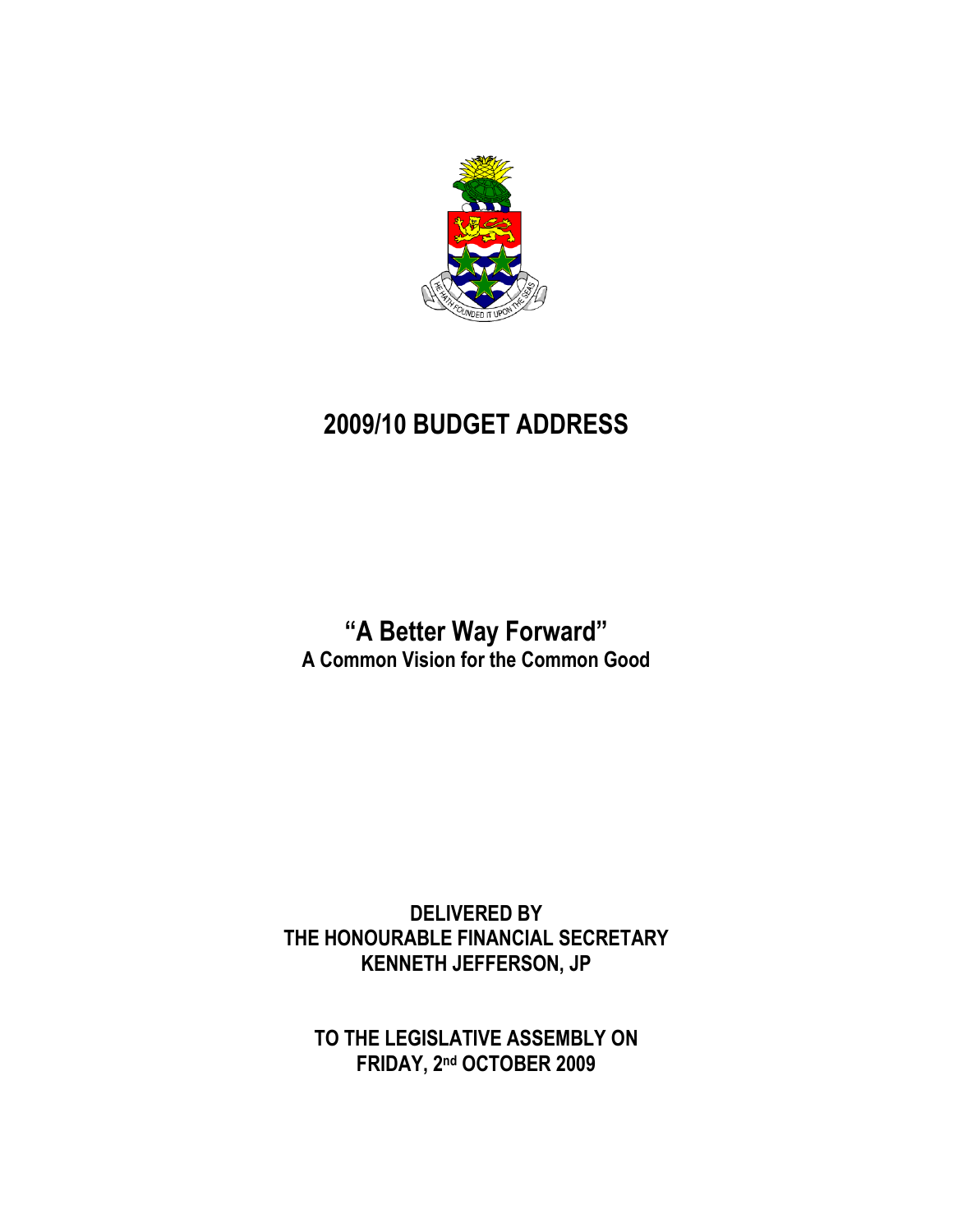#### **Introduction**

Madam Speaker, on behalf of the Government of the Cayman Islands, I rise to present the Budget for the 2009/10 financial year that encompasses the 12-month period from  $1<sup>st</sup>$  July 2009 to  $30^{th}$  June 2010.

As Honourable Members are aware, the Annual Plan and Estimates document, just laid on the Table, is normally prepared and presented to the Legislative Assembly in April of each year. This allows the Appropriation Bill to be enacted before a new financial year begins on  $1<sup>st</sup>$  July.

The recent General Elections which were held on  $20<sup>th</sup>$  May 2009 resulted in a later than usual budget process for the 2009/10 financial year, as there was insufficient time to prepare and present a Budget that reflected the policies of the incoming government before the 1st July 2009: the commencement date of the 2009/10 financial year.

The 2009/10 full-year Budget now being presented to the Legislative Assembly is approximately three months into the financial year. Honourable Members are reminded that during the period from  $1<sup>st</sup>$  July 2009 to  $31<sup>st</sup>$  October 2009, the government is duly authorised to incur expenditures by virtue of Government Motion No. 1/09-10 which was approved by the Legislative Assembly on 29th June 2009.

The Annual Plan and Estimates and other budget documents for 2009/10 will therefore supersede the documents provided to the Legislative Assembly that accompanied Government Motion No. 1/09-10. If enacted into Law, the 2009/10 Appropriation Bill will subsume the interim appropriation authority provided by the Government Motion just mentioned.

The 2009/10 Budget process is outside the normal timing cycle because of the General Elections held in May 2009. The timing for the 2010/11 budget cycle will revert to that prescribed by the Public Management & Finance Law (2005 Revision) (the "PMFL"); the 2010/11 Strategic Policy Statement will be presented to the Legislative Assembly for its consideration no later than  $1<sup>st</sup>$  December 2009, and the 2010/11 Budget will be presented to the Legislative Assembly no later than  $1<sup>st</sup>$  May 2010.

Madam Speaker, although the United States Federal Reserve Chairman, Ben Bernanke, has recently stated that the recession is very likely over, the Cayman Islands, whose economy usually lags behind the United States" economy, has come face to face with what is being termed as the worst global recession of the century and these Islands are definitely feeling the effects of the recession. Countries around the world are seeing the most difficult economic conditions for generations and are taking extreme measures to combat the challenges they are faced with. Germany recently announced plans to spend approximately US\$122.0 billion to rekindle its economic growth. The United States is estimating an operating deficit of US\$1.3 trillion by  $31<sup>st</sup>$  December 2009; while it is being predicted that the United Kingdom's deficit will reach £1.3 trillion by  $31<sup>st</sup>$ December 2010.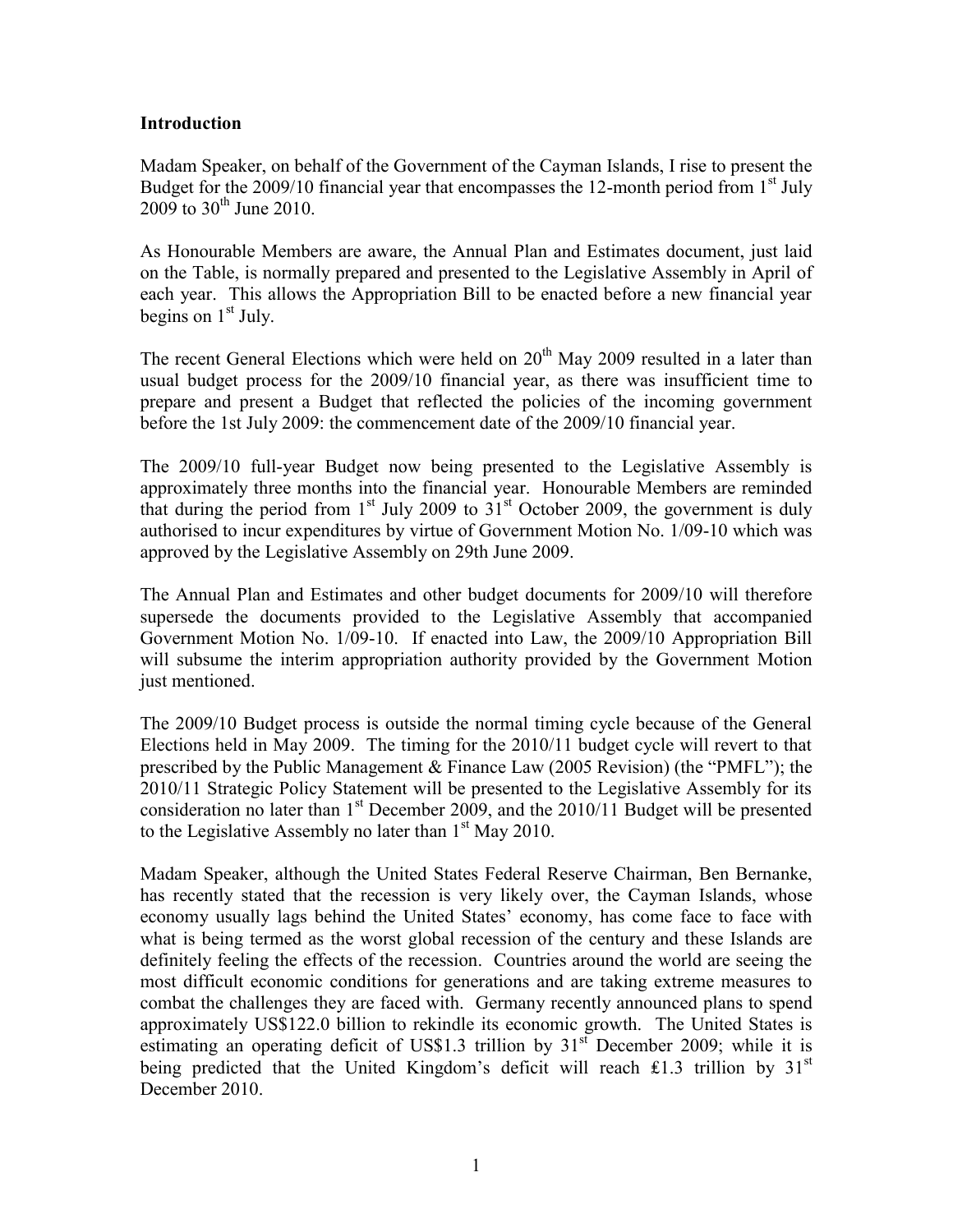The global recession has brought its share of challenges for these Islands and the Government alike. Caymanians and residents have faced job losses, inflation, salary reductions and many have had to dig deeper into their pockets in order to meet monthly household expenses.

The government also faced significant challenges in formulating the Budget.

The 2009/10 financial year, which started on  $1<sup>st</sup>$  July 2009, started out with results and a financial position from the previous year that posed the following challenges for the government:

- 1. over the 2008/9 financial year, operating revenues declined by CI\$40.8 million when compared to the 2007/8 operating revenues;
- 2. over the 2008/9 financial year, operating expenses, including extraordinary items and financing expenses, had increased by CI\$56.2 million when compared to the 2007/8 operating expenses;
- 3. for the very first time, the Government was not in compliance with the Principles of Responsible Financial Management that are stated in the PMFL. This was as a result of the Core Government:
	- a. having an operating deficit of CI\$69.7 million for the 2008/9 financial year when the Government should be operating at a surplus. The Statutory Authorities and Government Companies collectively suffered a net loss for the year to  $30<sup>th</sup>$  June 2009 of CI\$11.4 million – with the result that the Entire Public Sector loss for the year to  $30<sup>th</sup>$  June 2009 was approximately CI\$81.1 million;
	- b. having a Net Debt Ratio of 86% which exceeds the 80% limit set in the PMFL; and
	- c. cash reserves that only covered 63.4 days of the Government"s expenditure which is less than the minimum 90 days of coverage specified in the Law.

The 2009/10 Budget will show that Revenue Measures are needed during the financial year. The decision to implement Revenue Measures during difficult economic times is not one that many economists would recommend. However, the Government had no other choice but to implement Revenue Measures that are estimated to bring-in an additional CI\$126.4 million per year. The Revenue Measures were also a directive of the Foreign & Commonwealth Office in order for the Government to borrow additional funds during the 2009/10 financial year.

The 2009/10 Budget, which demonstrates reduced operating and capital expenditures, is a "bare bones" budget.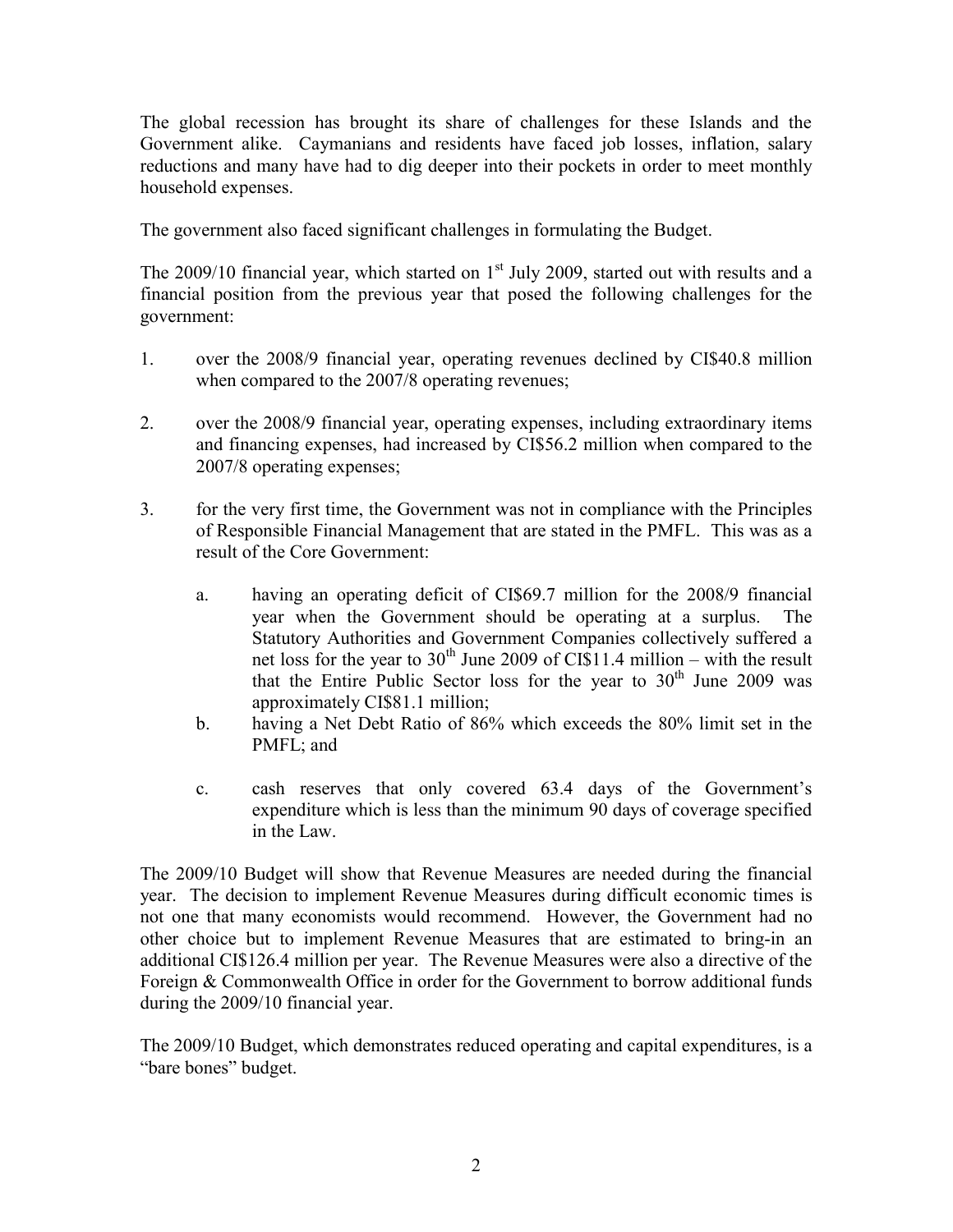The 2009/10 Budget indicates that the Government will borrow up to CI\$275.0 million during the financial year. This amount will be applied primarily to fund existing capital projects such as the continuation of the two high schools and the Government Administration Building.

Although the Government is combating the worst global recession of the century, it is focused and committed on rebounding from these difficult economic times.

The Government is focused on: strengthening the economy of these Islands; practising responsible financial management that will bring the citizens of these Islands back to prosperity; and navigating these Islands to calmer waters for a better way forward.

### **The Economic Outlook**

Madam Speaker, I now turn to the economic outlook for the global economy. The full impact of the difficulties in the global economy is expected to continue in 2009 with expected modest recovery in sight, in 2010. In 2009, world output is projected to decline by 1.4 %, its steepest decline since the Second World War. This outlook is cast amidst massive fiscal deficits and policy support by national governments particularly in the United States and other advanced economies to arrest a prolonged global recession. For the 2009 calendar year, output growth in the United States is expected to decline by 2.6 % while the United Kingdom and the Euro-area economies are projected to contract by 4.2 and 4.6 %, respectively. Recovery for the advanced economies is expected to be slow and is projected to occur during the second half of the 2010 calendar year.

Madam Speaker, for the Cayman Islands" economy, the estimated movement in Gross Domestic Product (GDP) in the government's fiscal year 2008/9 was a contraction or decline of 2.3 %. The GDP growth rate for the calendar year 2009 is forecasted at -5.7 %. These forecasts take into account the local economic indicators in the first half of 2009 and the economic outlook for the US and other advanced economies. Over the next three financial years, economic growth in the Cayman Islands is expected to be negative in 2009/10 but this is projected to stage a rebound in the succeeding two financial years, that is 2010/11 and 2011/12. Given the slow pace of recovery among advanced economies, the Cayman Islands" GDP growth is projected at -3.3 % in 2009/10 followed by a 3.0 % growth in 2010/11 and a stronger growth of 6.5 % in 2011/12.

Inflation in the Cayman Islands is estimated at 2.0 % in 2008/9, compared to 3.5 % in 2007/8, as pressures on the local price level are eased by the downward inflation path in the US, the main source market for local goods. Local inflation is projected at -0.1 % in the 2009 calendar year. Domestic inflation remains highly influenced by inflation in the United States. Based on the inflation forecasts for the US, the local inflation forecasts are 0.6 % in 2009/10, 1.4 % in 2010/11 and 2.0 % in 2011/12.

The unemployment rate is estimated at 5.2 % for 2008/9, higher than the 3.9 % registered in 2007/8. Taking into account the forecast growth rates, unemployment levels are expected at 5.5 % in 2009/10, 3.8 % in 2010/11 and 3.0 % in 2011/12.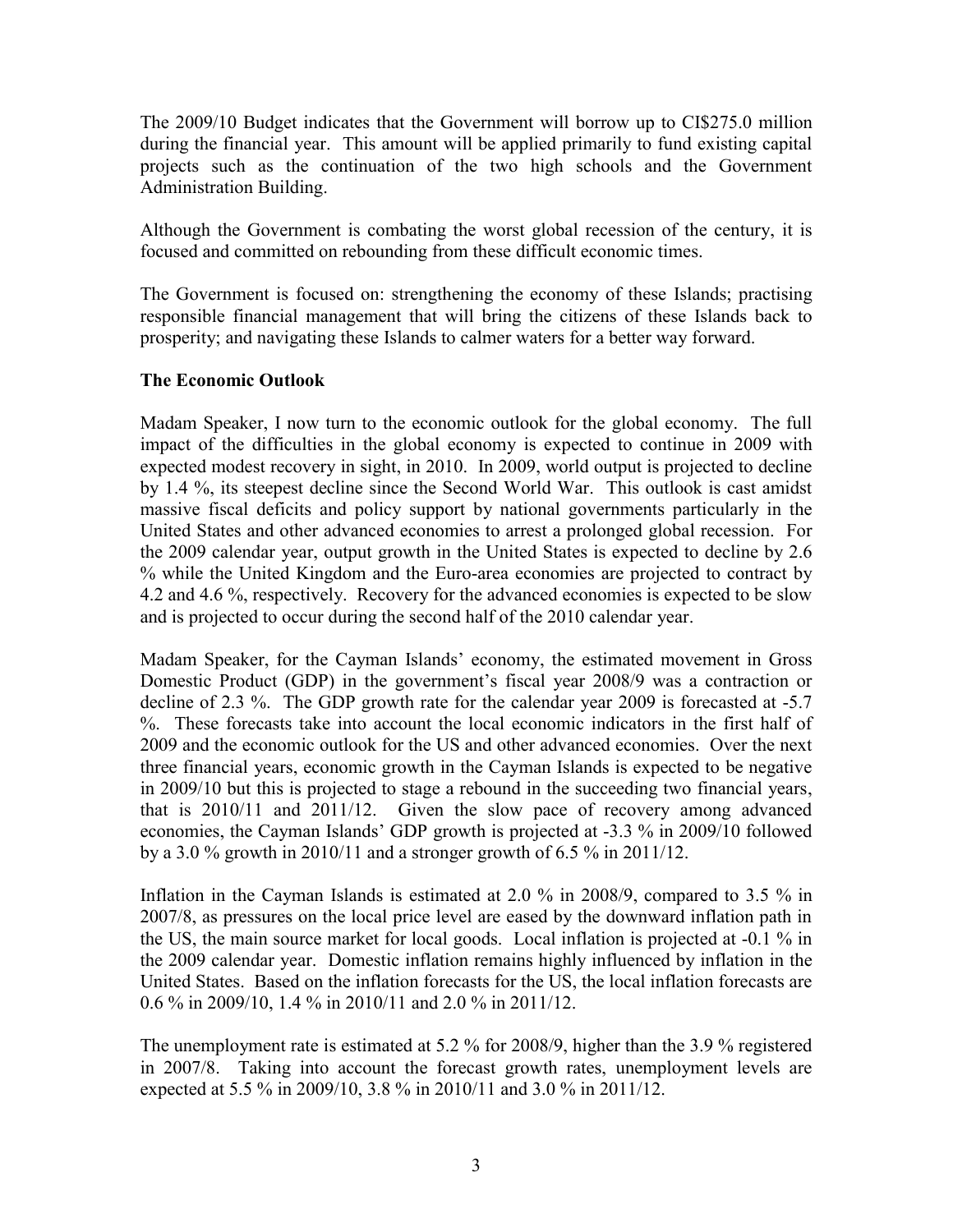Madam Speaker, the current account of the balance of payments measures the total value of the Islands" transactions with the rest of the world in terms of trade in goods and services, income and transfers. A deficit in the current account means that the Cayman Islands made more payments to the rest of the world compared to its receipts from the rest of the world. For the financial year 2008/9, the deficit on the current account of the balance of payments is estimated to be 15.9 % of GDP. This marginal weakening compared to 2007/8 is premised on a decline in receipts from tourism and financial services in 2009. The current account deficits are forecast at 19.7 % of GDP in 2009/10, 18.8 % of GDP in 2010/11 and 17.8 % of GDP in 2011/12.

The current account of the balance of payments should not be confused with Government's Income Statement: the former is in respect of the entire economy's transactions with the rest of the world whereas Government"s Income Statement only relates to revenues and expenditure of the Government. Given our high level of imports it is expected that the current account of the balance of payments will demonstrate a deficit for quite some time. Such deficits can co-exist with surpluses on Government"s Income Statement.

### **An Overview of the Financial Statement Forecasts**

Madam Speaker, let me now turn to the financial statement forecasts; I will focus on the Core Government's operating revenue, operating expenses, the forecast operating surplus and the forecast cash flows which will include details of the Government's capital projects and borrowings.

# **Operating Revenue**

The 2009/10 Budget forecasts that the Government will earn CI\$562.2 million in total operating revenue. Eighty-six percent of the operating revenues will be earned between Levies on International Trade and Transactions and Domestic Levies on Goods and Services. Levies on International Trade and Transactions include items such as Import Duties while Domestic Levies on Goods and Services includes revenues in respect of items such as Bank and Trust Licences, Companies Fees and Work Permit Fees.

Madam Speaker, in his letter to the Honourable Leader of Government Business on 27<sup>th</sup> August 2009, Minister Chris Bryant of the Foreign & Commonwealth Office of the United Kingdom Government, stated that in order for the Cayman Islands Government to borrow the funds it was seeking for the 2009/10 financial year, it had to introduce Revenue Measures.

The Government was therefore left with the difficult decision of having to implement Revenue Measures during challenging economic times. The Revenue Measures, which the Government intends to implement during the 2009/10 financial year, is expected to realize an additional CI\$94.9 million in 2009/10 and CI\$126.4 million when the Revenue Measures are in effect for a full 12-month period and are as follows: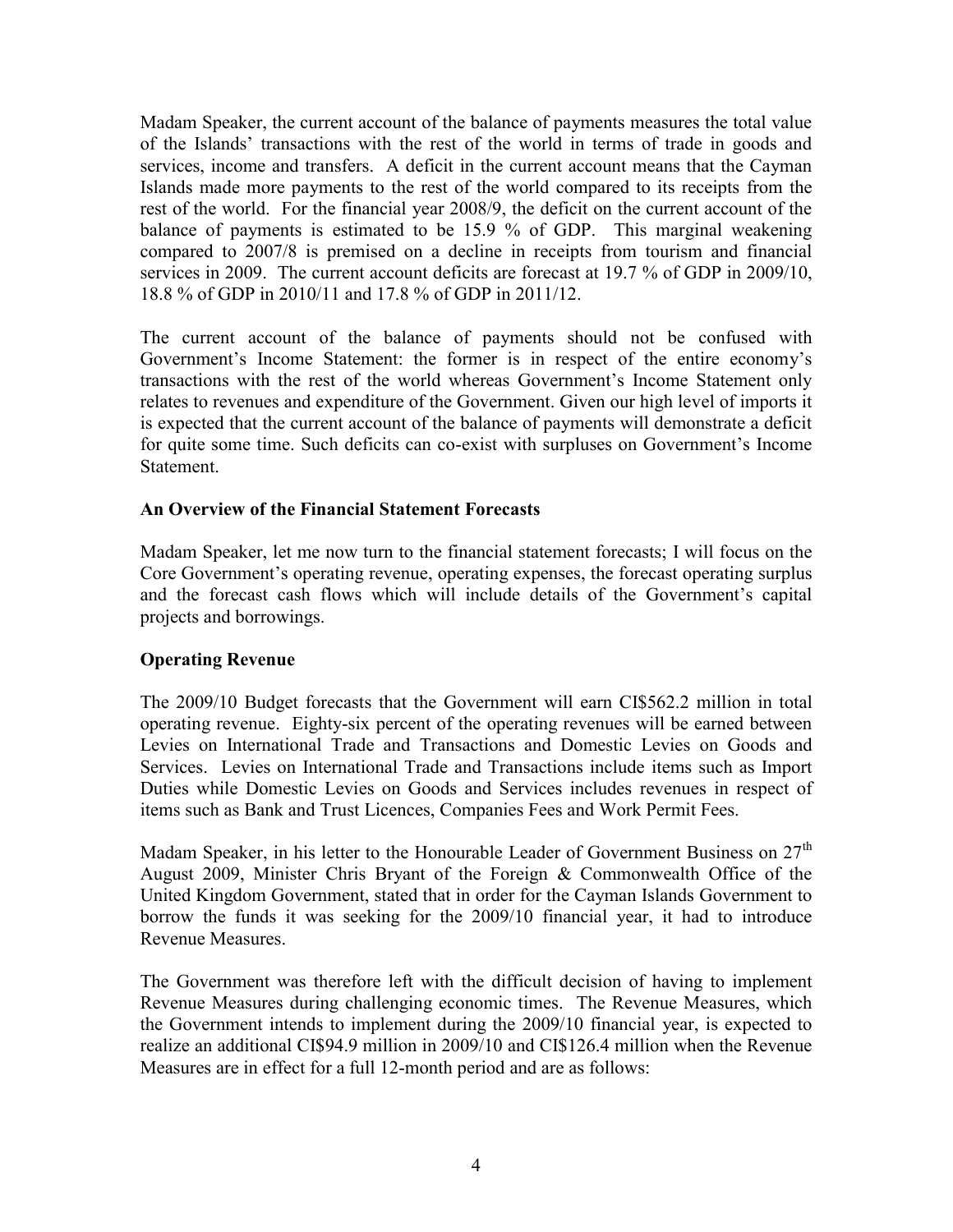- $\Box$ Work Permit Fees – Work permit fees are proposed to be increased across all categories, except domestic workers. Work permit fees for permanent residents and key employee applications are also proposed to be increased. It is expected that the Government will earn additional revenue of CI\$22.5 million for a full 12 month period with CI\$15.0 million being collected in the last 8-months of 2009/10.
- $\Box$ Annual Company Fees – Annual company fees for resident, non-resident, exempt and foreign companies are proposed to increase between CI\$150 and CI\$500. It is assumed that there will be a 10% reduction in the number of Foreign, Exempt and Non-resident companies and a 5% reduction in the number of Resident companies as a result of the announced increase in annual fees. Currently there are 94,221 companies at the General Registry. It is expected that the Government will earn additional revenue of CI\$17.0 million for a full 12-month period with the majority of the CI\$17.0 million being collected in 2009/10 since company fees are due and paid between January and March of each year.
- $\Box$ General Registry Fees – These include various increases in Certificates, Certifications, Express Filings, New Company Registrations, Filings, Name Reservations and New Company Registrations, which were increased to the value of the associated annual fees. The Government expects to earn additional revenue of CI\$7.2 million per year with CI\$4.7 million being collected in the 2009/10 year.
- $\Box$ Mutual Funds – Mutual funds annual licence fees are proposed to increase by CI\$500. Although there are currently 9,825 funds, it is assumed that there will be a 10% reduction in the number of registered mutual funds. The Government expects to earn additional revenue of CI\$4.4 million per year with the majority of the CI\$4.4 million being collected in January 2010 as these fees are due in January of each year.
- Security Investment Business Fee Persons who operate a security investment  $\Box$ business will see fees increasing by CI\$2,500. Although there are currently 2,270 licences it is assumed that there will be a 25% to 30% decrease. It is expected that the Government will earn additional revenue of CI\$7.9 million in a full year. The additional revenue expected to be earned in the 2009/10 year from this item is CI\$5.0 million.
- $\Box$ Fees on Transfers through Money Remittance Companies – This new fee of 2% will be charged on all remittances leaving the Cayman Islands via money transfer entities. The additional revenues to be earned from this proposed fee was calculated on the basis of the CI\$230.0 million that was transferred at the end of 2008. The Government estimates that it will earn CI\$4.6 million per year with CI\$3.0 million being collected in the last 8 months of the 2009/10 year.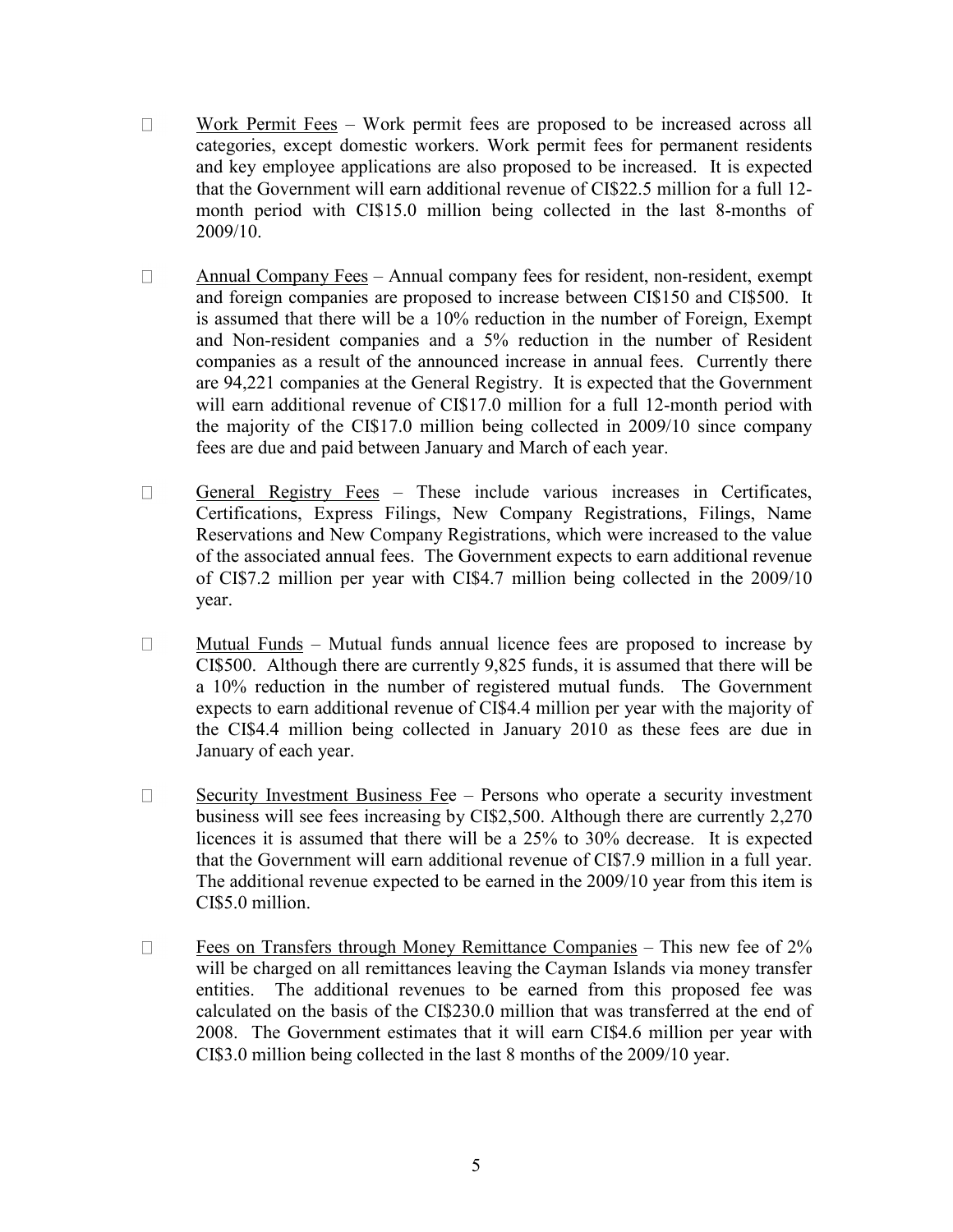- $\Box$ Business Premises Fee – This new fee will be an annual amount payable by the tenants of commercial properties. It is estimated that the rental income from commercial property is CI\$65.0 million. At 10%, the Government estimates to earn an additional CI\$6.5 million per year with CI\$1.6 million being collected in the 2009/10 year.
- Exempted Limited Partnerships It is estimated that by the end of the 2009  $\Box$ calendar year, there will be approximately 9,000 exempted limited partnerships within the Cayman Islands. With an increase of CI\$250 per annum, the Government will earn an additional CI\$2.1 million per year with the majority of the CI\$2.1 million being collected during 2009/10 due to the fees becoming due in January of each year.
- Cigarettes Currently the duty on cigarettes is CI\$52.50 per thousand cigarettes.  $\Box$ These fees have not changed since 1999. As a result of the increase in duty to CI\$105 per thousand cigarettes the Government estimates to earn an additional CI\$0.7 million per year with CI\$0.5 million being collected in the 2009/10 year.
- $\Box$ Package Tax – The current package tax is CI\$1 per 100 lbs per package and part thereof. It is estimated that an increase by CI\$4 per 100 lbs will earn the Government an additional CI\$0.5 million per year with CI\$0.3 million being collected in the 2009/10 year.
- $\Box$ Warehouse Charge – The current warehouse charge is CI\$2 per 100 lbs or part thereof. It is estimated that an increase by CI\$3 per 100 lbs or part thereof will earn the Government an additional CI\$1.0 million per year with CI\$0.6 million being collected in the 2009/10 year.
- $\Box$ Tax and Trust Undertaking Fees – Tax exemption certificates guarantees that certain entities will not be subject to taxation within the Cayman Islands for 20 to 50 year periods. The fees are currently at CI\$500 per certificate and are proposed to be increased to CI\$1,500. The Government expects to earn an additional CI\$8.9 million in a full year with an estimated CI\$5.9 million being earned in 2009/10.
- $\Box$ Tax and Trust Undertakings (Annual Renewal Fee) – A new CI\$200 annual renewal fee will be introduced on exempted companies, exempted trust and exempted limited partnerships which currently have a tax undertaking certificate. This fee will be paid to General Registry in January of each year when renewing company fees. The Government expects to earn an additional CI\$15.0 million in a full year from this new fee.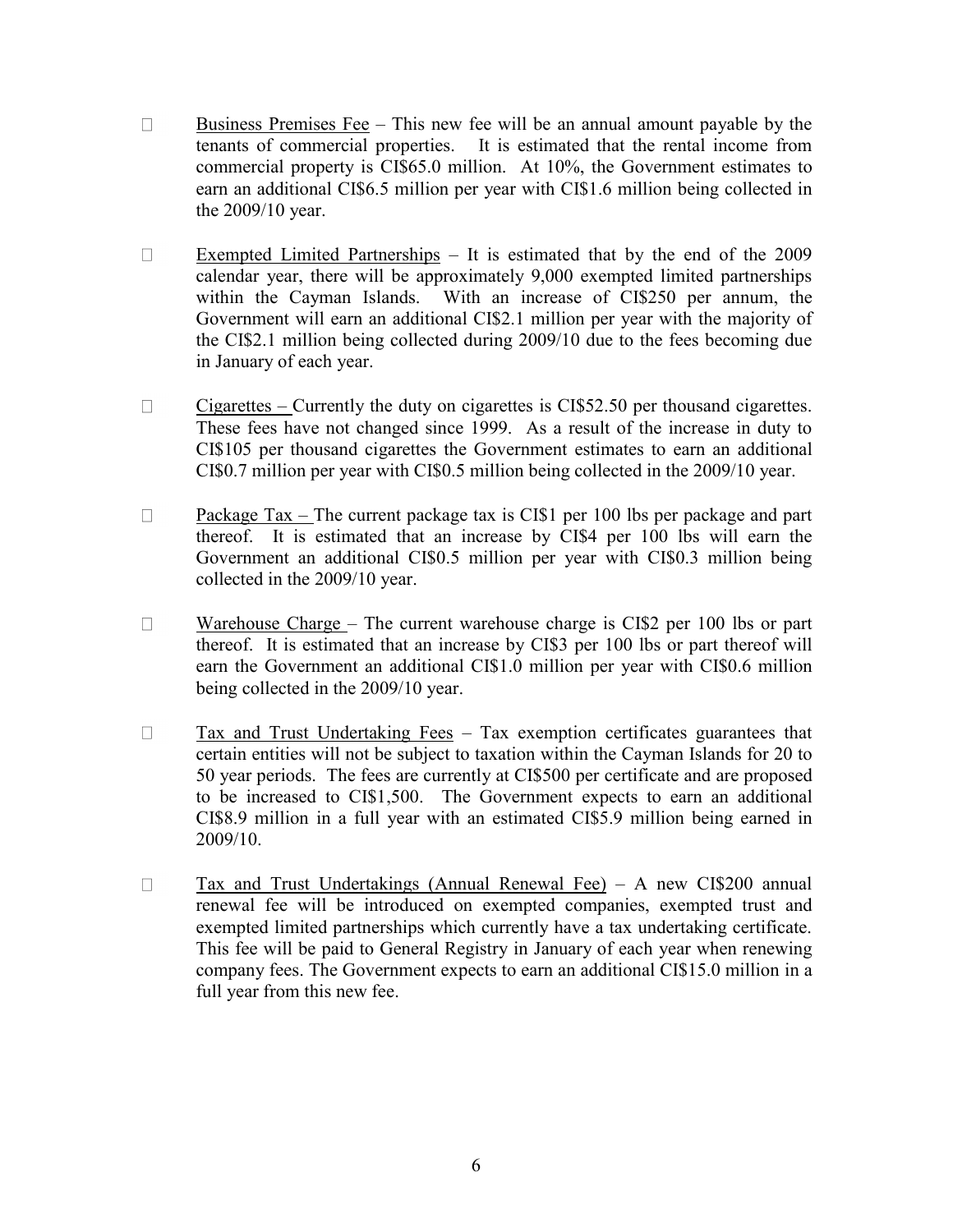- $\Box$ Environmental Impact Fee for Used Vehicles – This new fee will be charged on all used vehicles imported that have a maximum Cost, Insurance and Freight (CIF) value of CI\$12,000. A flat fee of \$1,000 is proposed to be paid in addition to the rate of duty on vehicles. The Government expects to earn an additional CI\$1.8 million per year with CI\$1.2 million being collected in the 2009/10 year.
- $\Box$ Import Duties – There is proposed to be a 2% increase on all imports with CIF values except those imports that are presently duty free. As an example rates that are at 20% will become 22%, and motor vehicles at 27.5 % will now be 29.5%. These increases will result in additional revenues of CI\$16.5 million per year with CI\$10.9 million being collected in the 2009/10 year.
- Miscellaneous Outdated Fees Madam Speaker, there are various tariffs and  $\Box$ miscellaneous fees that have not been updated for many years – in some cases not since 1986. These miscellaneous fees include stamp duty, limited and general admissions for attorneys, passport fees, planning fees and building permit fees in areas A and B, importation of plants, and applications for planning development. The Government expects that it will earn an additional CI\$4.4 million per year with CI\$2.9 million being collected in the 2009/10 year.
- Patents and Trade Marks These fees will increase from \$100 to \$200 per year.  $\Box$ The Government expects to earn an additional CI\$0.4 million per year with CI\$0.3 million being collected in the 2009/10 year.
- $\Box$ Cayman Islands Monetary Authority (CIMA) Transactional Fees – There will be increases in the various miscellaneous fees at CIMA with the majority moving from \$200 to \$400. The Government expects to earn an additional CI\$1.6 million per year with CI\$1.1 million being collected in the 2009/10 year.
- Banks and Trust Licences The increases in these fees will see Bank/Trust Class  $\Box$ "A" - retail banking licences moving from CI\$400,000 to CI\$600,000 and Class "A" (non retail) licences moving from CI\$130,000 to CI\$136,500 and Bank/Trust Class "B" licences increasing from CI\$57,000 to CI\$60,000. The Government expects to earn an additional CI\$2.2 million per year with the majority thereof to be collected in the 2009/10 year as the fees are due in January of each year.
- $\Box$ Insurance Licences – The increases in these fees will see Insurance Class "A" (locally incorporated) licences moving from CI\$30,000 to CI\$50,000, Class "A" (approved external) moving from CI\$40,000 to CI\$50,000 Class "B" (unrestricted) increasing from CI\$7,500 to CI\$8,500 and Class "B" (unrelated) increasing from CI\$7,500 to CI\$8,500. The government expects to earn additional revenue of CI\$1.2 million for an entire year with the majority of the fees being collected in 2009/10 as these fees are due in January of each year.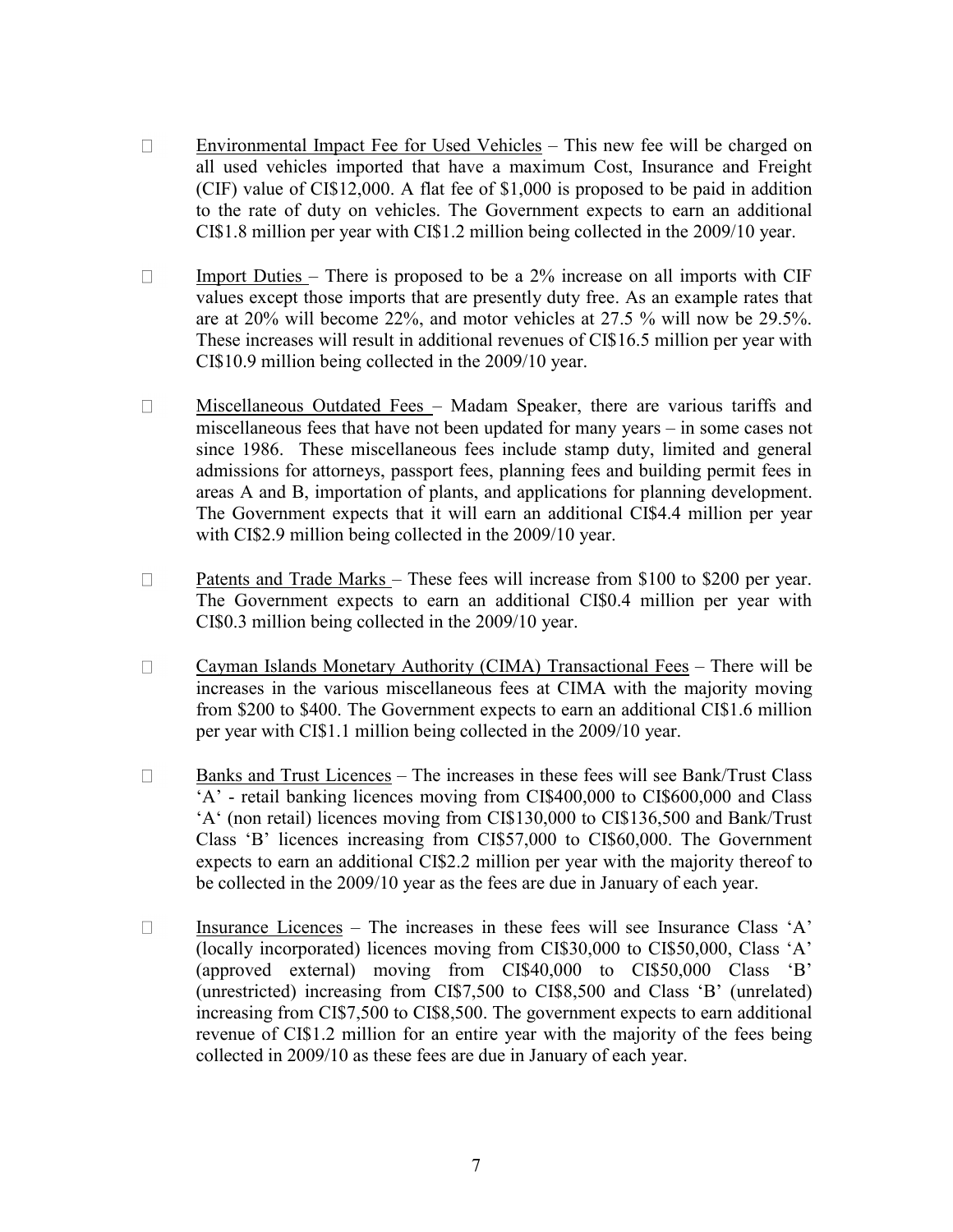To reiterate an important point, the Government estimates that it will earn an additional CI\$126.4 million from these Revenue Measures within a full 12-month period. It will only earn CI\$94.9 million during the  $2009/10$  financial year which ends on  $30<sup>th</sup>$  June 2010. A significant amount of income to be derived from these Revenue Measures is from financial services-related fees – which generally are payable in January of each year.

## **Operating Expenses**

Madam Speaker, the forecast operating expenses of the Government, including financing expense and extraordinary items, totals CI\$557.4 million.

The Civil Service identified various ways in which it could curtail operating expenditure. A rigorous and detailed expenditure review and expenditure-cutting exercise was conducted in order to bring expenditure levels back down to those of 2008/9 and included cost-cutting measures such as:

- $\Box$ restricting the hiring of new staff to a minimum;
- restricting overtime;  $\Box$
- identifying ways to reduce accommodation rental costs;  $\Box$
- eliminating all but essential official travel; and  $\Box$
- restricting the usage of Government vehicles for private purposes.  $\Box$

The total operating expenses amount of CI\$557.4 million includes:

- 1. CI\$446.1 million for the purchase of outputs, goods and services from Ministries and Portfolios, Statutory Authorities and Government Companies and Non-Governmental Organizations;
- 2. CI\$6.7 million to account for the expected net loss in investments in Public Authorities; and
- 3. CI\$18.1 million for Other Executive Expenses. Other Executive Expenses are government expenses that relate to Ministers, Official Members of Cabinet, Members of the Legislative Assembly and the Judiciary. This amount also includes CI\$1.7 million for the annual premium of the Caribbean Catastrophic Risk Insurance Facility.
- 4. CI\$32.0 million is for transfer payments. Transfer payments are payments where the Government does not receive anything directly itself, for making these payments. This amount includes :
	- a. CI\$7.9 million for financial assistance for the needy,
	- b. CI\$15.9 million for scholarships, bursaries, preschool grants, youth sports and cultural programs; and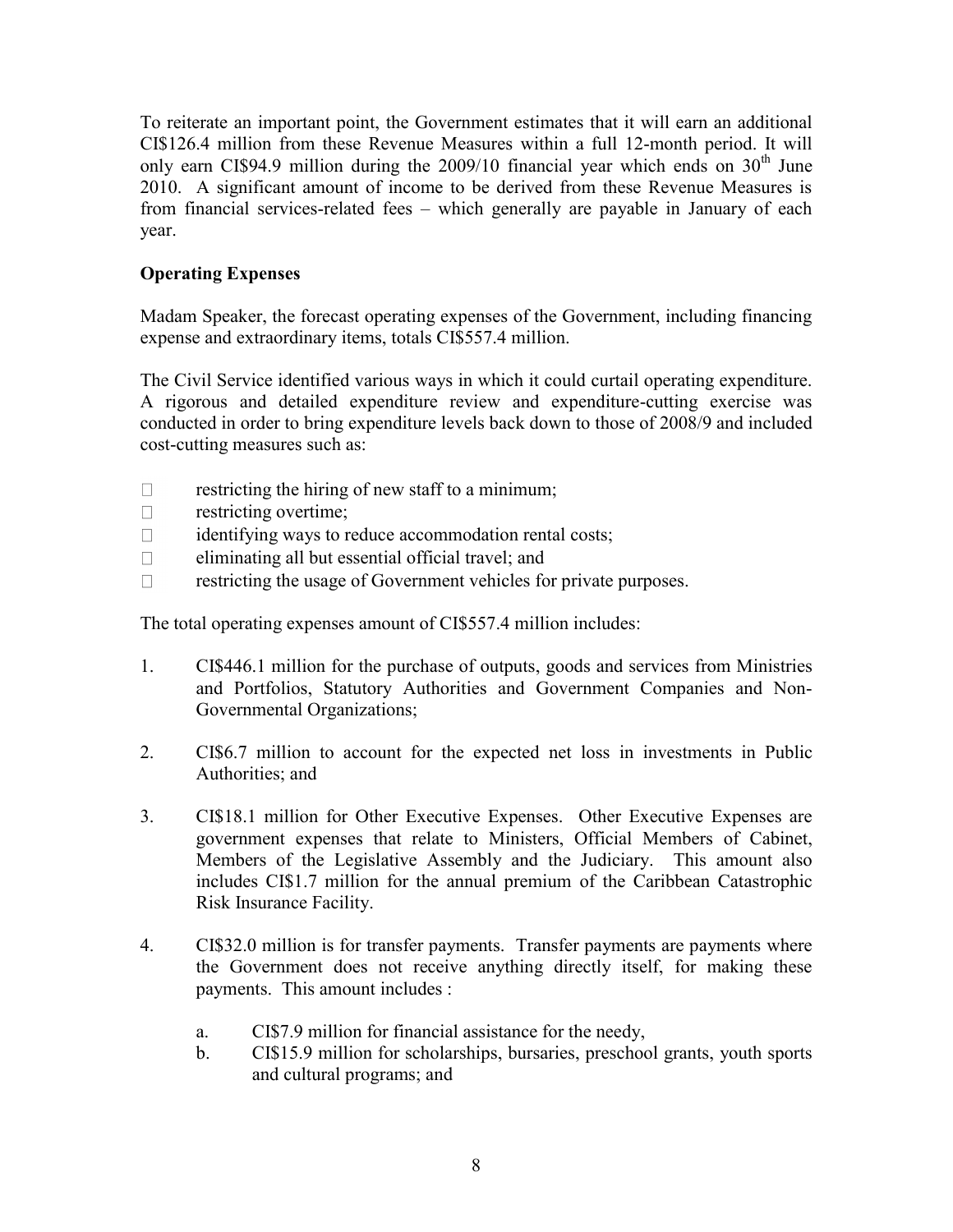- c. CI\$ 7.6 million for grants to ex-servicemen and *ex-gratia* benefit payments to seamen.
- 5. CI\$20.7 million is for financing expenses. Financing expenses relate to the servicing of government borrowings or public debt and consists of interest costs and any other operating costs relating to government borrowings or loans-made.
- 6. CI\$4.7 million is for extraordinary items. Extraordinary expenses are those expenses that are infrequent, unusual and material. This amount includes CI\$3.5 million for the Hurricane Paloma recovery efforts in the Sister Islands and CI\$0.8 million for the Judicial Tribunal.

## **Operating Surplus**

Madam Speaker, the total forecast operating revenue for the 2009/10 year is CI\$562.2 million. Subtracting the total forecast operating expenses of CI\$531.9 million which includes the forecast net deficit of Public Authorities (of CI\$6.7 million) and financing expenses of CI\$20.8 million results in a forecast operating surplus for Core Government of CI\$9.5 million.

The Government, Madam Speaker, is therefore in compliance with the Operating Surplus Principle of Responsible Financial Management as specified under the PMFL.

### **Forecast Cash Flows**

Madam Speaker, the forecast cash flow statement shows that the Government expects a net cash inflow from operating activities of CI\$29.4 million where the cash receipts total CI\$566.8 million and cash payments equal CI\$537.4 million.

The net cash outflows from investing activities are forecast to total CI\$62.0 million which includes CI\$42.4 million in cash withdrawals from Public Authorities. CI\$141.4 million is shown in the Statement for the purchase of non-cash assets which is commonly known as the government"s capital projects.

The major capital projects that the Government intends to undertake during the 2009/10 financial year include:

- $\Box$ CI\$40.0 million for the continuation of the Government Administration Building;
- $\Box$ CI\$84.5 million for the construction and ancillary costs of the new John Gray and Clifton Hunter Campuses; development of the Sunrise Adult Training Centre and other educational capital purchases and minor capital works;
- $\Box$ CI\$7.2 million for miscellaneous road surface upgrades throughout the Islands;
- CI\$0.5 million for the Bluff playing field in Cayman Brac;  $\Box$
- $\Box$ CI\$0.5 million for the Cayman Brac Emergency Centre;
- $\Box$ CI\$0.2 million for ramps and jetties in Cayman Brac and Little Cayman; and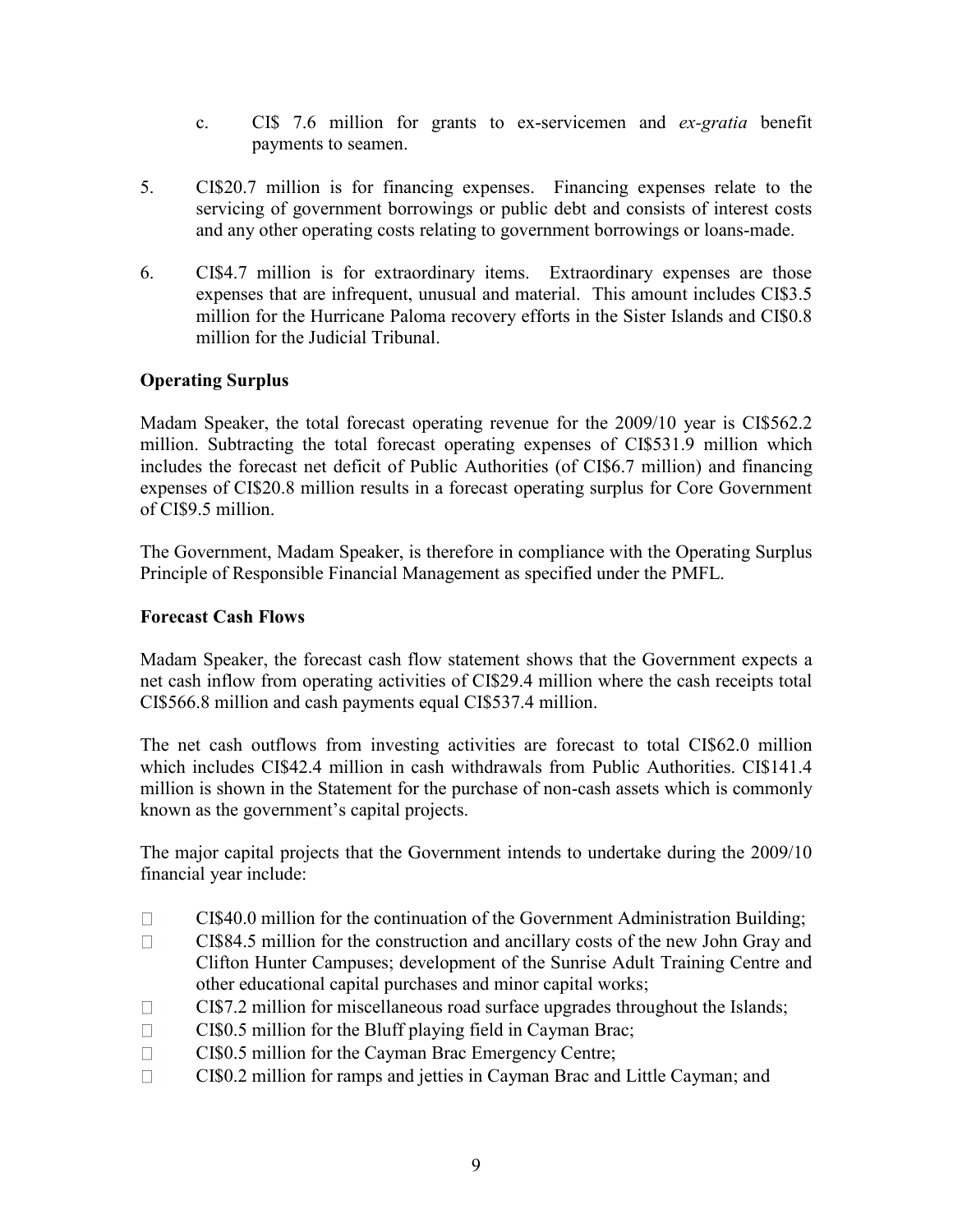$\Box$ CI\$0.3 million for the purchase of the land for the North Side Senior Citizens" Home.

Madam Speaker, the Government plans to borrow up to CI\$275.0 million during the 2009/10 financial year and intends to use the borrowings as follows:

- CI\$154.0 million to repay an existing temporary loan facility. This loan was  $\Box$ approved during the 2008/9 financial year in order to meet the Government's expenditure needs to 30th June, 2009. This facility is required to be repaid by 31st December, 2009;
- $\Box$ CI\$15.0 million to fund the overdraft facility; and
- CI\$106.0 million to fund existing capital projects;  $\Box$

Madam Speaker, the decisions taken in formulating this Budget are evident in the Forecast Statement of Cash Flows which shows that as at  $30<sup>th</sup>$  June 2010, the Government will have a total of CI\$137.9 million as its total bank account balances.

Under the PMFL, the cash reserves are equivalent to 97.7 days of operational expenditure coverage which sufficiently covers the minimum 90 days of Government expenses.

#### **Compliance with the Principles of Responsible Financial Management**

The Principles of Responsible Financial Management are set out in Section 14 of the PMFL and these Principles are intended to ensure that the Government remains fiscally responsible and prudent. Compliance with the Principles is therefore the first, and perhaps the most important element of the Government"s fiscal strategy. It is, and will continue to be, a key driver of the Government"s financial decision-making.

The Government forecasts that during the 2009/10 financial year it will be fully compliant with all Principles.

The first Principle relates to the operating results of the Government and requires that Core Government's Revenue less Core Government's expenses be positive. As I mentioned earlier, the Government is forecast to achieve an operating surplus of CI\$9.5 million for the 2009/10 financial year. The Government therefore satisfies this Principle.

The second Principle relates to the maximum allowable Debt Service costs and requires that these costs be no more than 10% of Core Government Revenue. This ratio is ultra prudent, and holds the Government to a very strict limit. It is the international norm for this type of ratio to be calculated using only principal repayments; however the PMFL goes a step further by including interest payments in the calculation, making the ratio more onerous to comply with. For the 2009/10 financial year, the Government is forecasting its Debt Service Ratio to be 8.45%. Since this is below the 10% limit, the Government is in compliance with the Debt Servicing Ratio.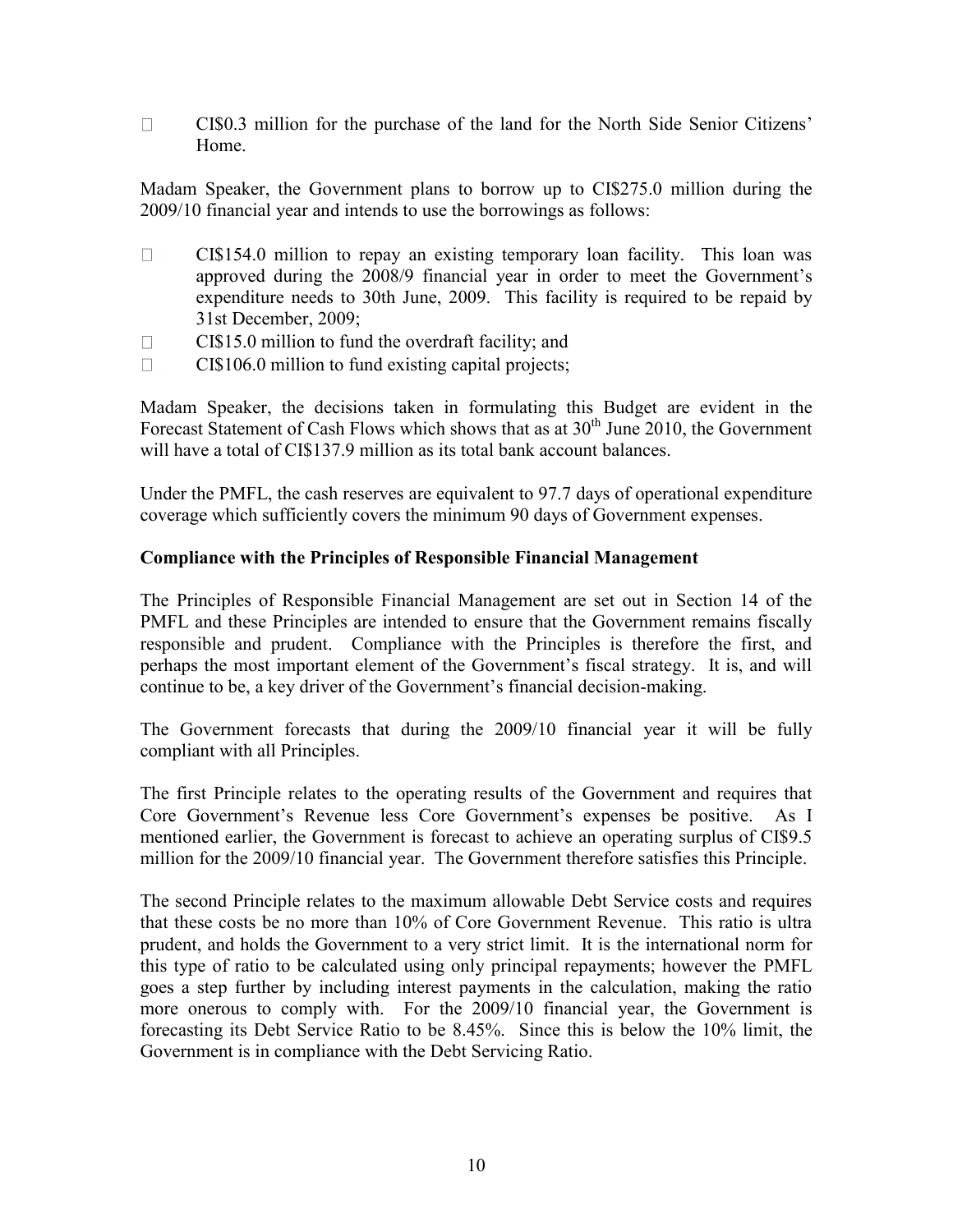The third Principle requires that Government has cash reserves at the end of its financial year that are no less than 90 days of the Government's estimated expenses for the year to  $30<sup>th</sup>$  June 2010. The 2009/10 Budget forecasts cash reserves at CI\$137.9 million at 30<sup>th</sup> June 2010 which is equivalent to 97.7 days of coverage. Since this is above the 90 day minimum coverage, the Government is also in compliance with this Principle.

The fourth Principle relates to borrowing and sets the limit for the total amount of Net Debt that can be carried by the Government to be no more than 80% of Core Government Revenue. The Net Debt is calculated as being the outstanding balance of Core Government Debt plus the outstanding balance of self-financing loans plus the weighted outstanding balance of Statutory Authorities and Government Companies" debt guaranteed by the Government less Core Government liquid assets. For 2009/10, the Government is forecasting its Net Debt Ratio to be 77.5% of Core Government Revenue – which is below the maximum of 80%. Therefore, this Principle has been satisfied.

The fifth Principle requires that Government maintains a positive Net Worth. Full compliance has been met as the Government"s Net Worth is forecast to be CI\$568.7 million at  $30<sup>th</sup>$  June 2010 which has increased from the previous year.

## **Conclusion**

Madam Speaker, the preparation of the 2009/10 Budget has been challenging.

I therefore wish to express my sincerest thanks to the Portfolio of Finance staff for all their hard work in producing the 2009/10 Budget. Particular thanks must be given to the leaders within the Portfolio – the Chief Officer, Mrs Sonia McLaughlin; Mr Michael Nixon; Ms Anne Owens; Mr Ronnie Dunn and Mr Lee Ramoon. I also pay gratitude to all other staff in the Budget and Management Unit. The private sector – particularly those in the financial services industry – also gave significant and valuable input to the budget process.

The government had to make the tough decision of imposing Revenue Measures during a difficult economic period.

The government had to combat the tendency of increasing operating expenses of the Civil Service and to curtail operating costs of the Government as much as possible without seriously jeopardizing the quality and quantity of services to the public.

Madam Speaker, the 2009/10 Budget is a "bare bones" budget. It provides for the basic operational and capital needs of the Government.

Madam Speaker, the 2009/10 Budget demonstrates that the Government is committed to bringing these Islands back to prosperity and navigating us back to calmer waters for a better way forward.